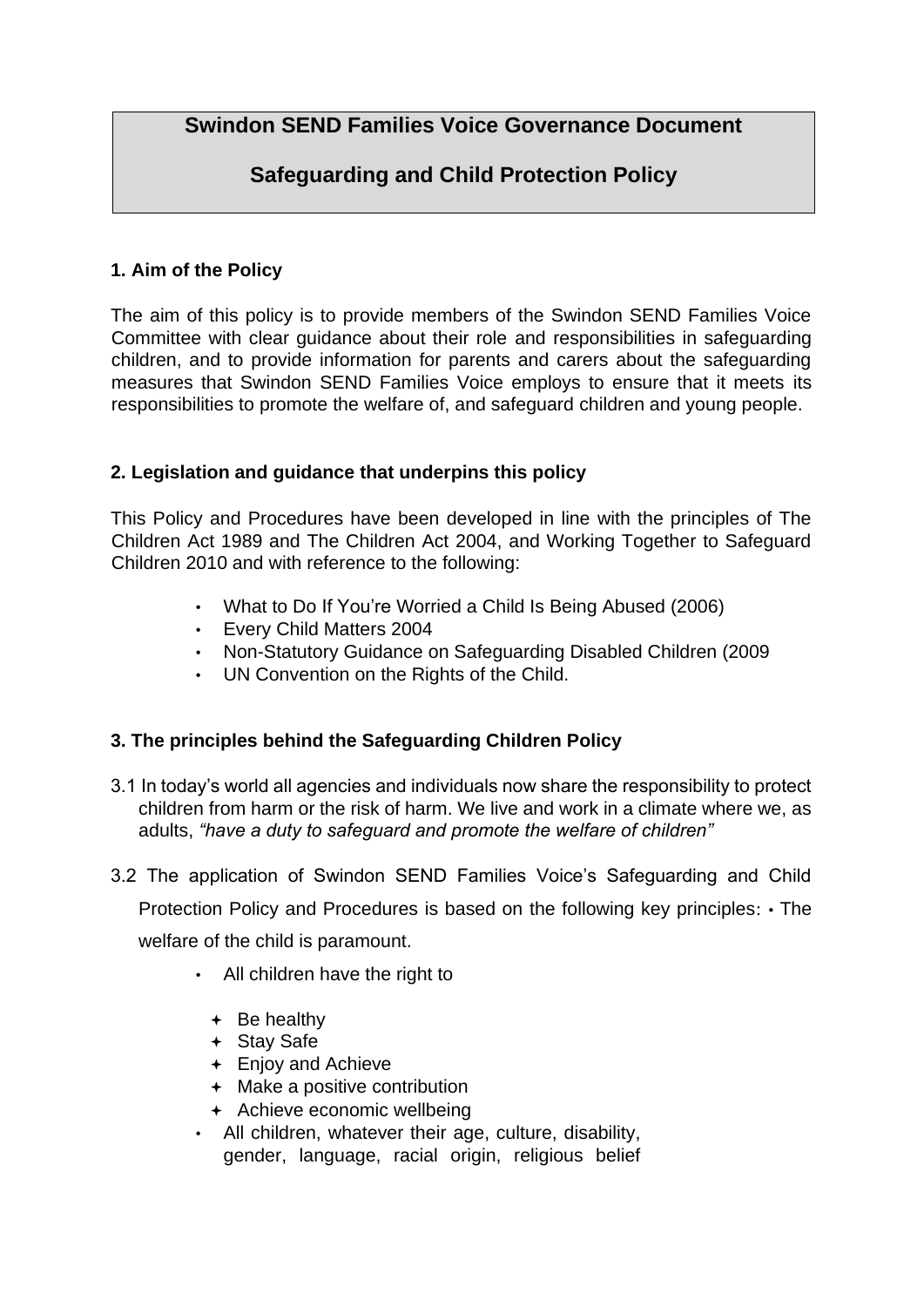and/or sexual identity have the right to protection from abuse.

- 3.3 Whilst it is not the responsibility of this organisation to determine whether or not abuse has taken place (this is undertaken in liaison with external child protection professionals), it is everyone's responsibility to report any concerns in relation to children, or vulnerable adults to the relevant authority.
- 3.4The Swindon SEND Families Voice Committee, parent representatives and volunteers do not have direct contact with children and young people, however by the nature of the organisation we work directly with parent carers of disabled children and young people. Therefore, it is essential that we have robust policies and procedures.
- 3.5 All Committee members, parent representatives and volunteers are expected to be familiar with, and comply with this policy, and its procedures.

### **4. Policy**

- *Parent carers of children who attend or are members of Swindon SEND Families Voice need to be aware that any concerns that a child or vulnerable adult has, or may be experiencing harm, which comes to the attention of Committee members may be referred to the local statutory agency.*
- *That Committee members, and any staff employed by the Swindon SEND Families Voice will be recruited using safe recruitment practices (including the taking of references and a DBS check if applicable) to ensure they are suitable individuals to take on a role which puts them in contact with large numbers of parent carers.*
- *Committee Members and staff will be provided with training and induction to assist them to fulfil their duties.*

### **5. Procedures**

- 5.1 Whilst recognising that the Swindon SEND Families Voice Committee and staff will have little direct contact with children and young people, it's work with parent carers means that they may indirectly have contact with children and young people, and certainly have contact with parent carers who often live in particularly challenging situations.
- 5.2 Therefore these procedures are designed to support the recognition of abuse of children and provide clear guidance about what processes and actions should be taken if this is identified to ensure that children are safeguarded and protected.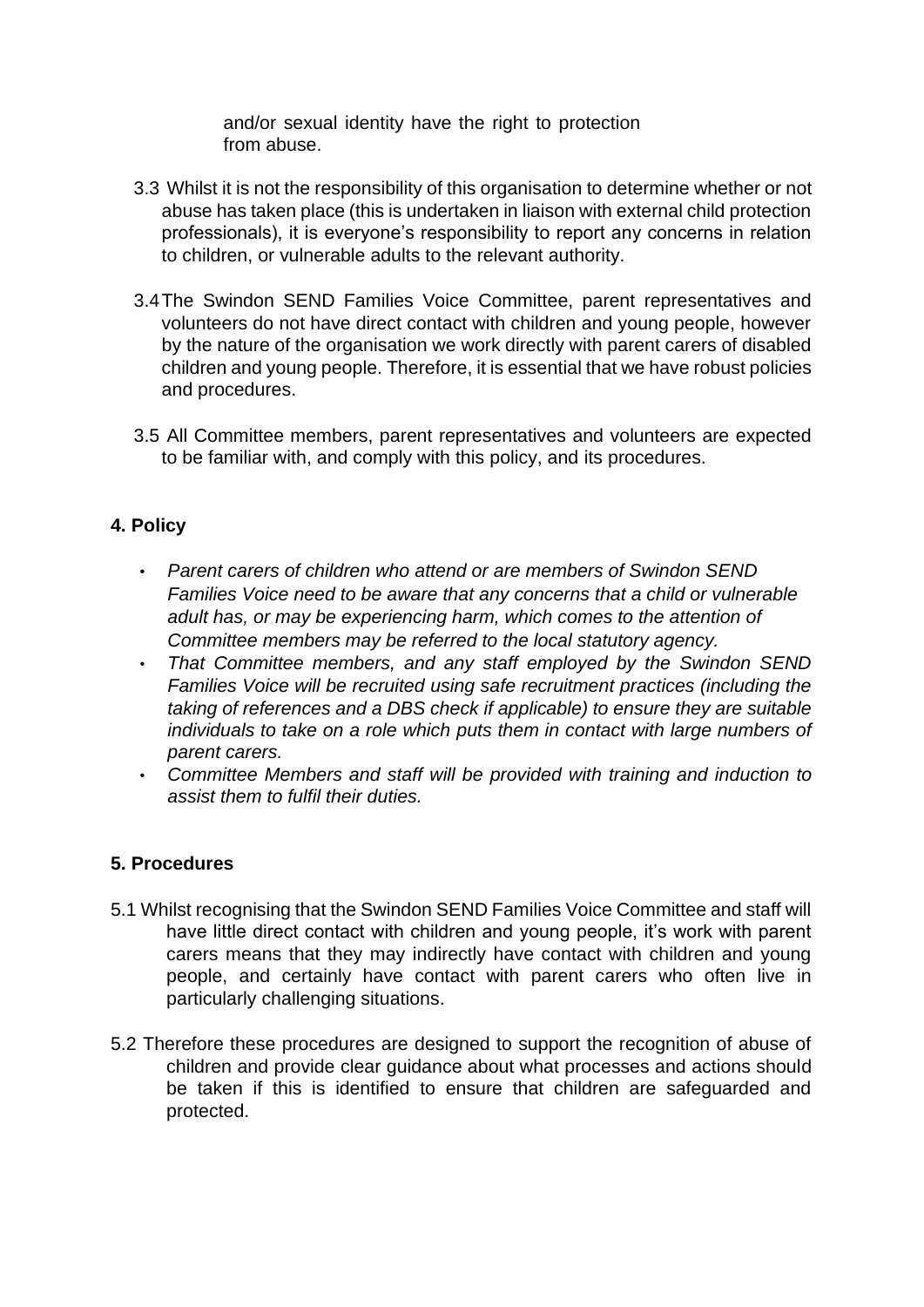#### **6. Definitions and signs of abuse**

6.1 There are four recognised types of abuse and it is important that all staff and volunteers know what they are and how to recognise them.

The following definitions are based on those from Working Together to Safeguard Children (DCSF 2010)

#### 6.2 Physical Abuse

Physical abuse may involve hitting, shaking, throwing, poisoning, burning or scalding, drowning, suffocating or otherwise causing physical harm to a child. Physical harm may also be caused when a parent or carer feigns the symptoms of, or deliberately causes ill health to, a child whom they are looking after. A person might do this because they enjoy or need the attention they get through having a sick child. Physical abuse, as well as being a result of an act of commission can also be caused through omission or the failure to act to protect.

#### 6.3 Emotional Abuse

Emotional abuse is the persistent emotional maltreatment of a child such as to cause severe and persistent adverse effects on the child's emotional development. It may involve conveying to children that they are worthless or unloved, inadequate, or valued only in so far as they meet the needs of another person. It may feature age or developmentally inappropriate expectations being imposed on children. These may include interactions that are beyond the child's developmental capability, as well as overprotection and limitation of exploration and learning, or preventing the child participating in normal social interaction. It may involve seeing or hearing the ill-treatment of another. It may involve serious bullying, causing children frequently to feel frightened or in danger, or the exploitation or corruption of children. Some level of emotional abuse is involved in all types of maltreatment of a child, though it may occur alone.

#### 6.4 Sexual Abuse

Sexual abuse involves forcing or enticing a child or young person to take part in sexual activities, including prostitution, whether or not the child is aware of what is happening. The activities may involve physical contact, including penetrative (e.g. rape, buggery or oral sex) or non-penetrative acts. They may include non-contact activities, such as involving children in looking at, or in the production of, sexual on-line images, watching sexual activities, or encouraging children to behave in sexually inappropriate ways. Boys and girls can be sexually abused by males and/or females, by adults and by other young people. This includes people from all different walks of life.

#### 6.5 Neglect

Neglect is the persistent failure to meet a child's basic physical and/or psychological needs, likely to result in the serious impairment of the child's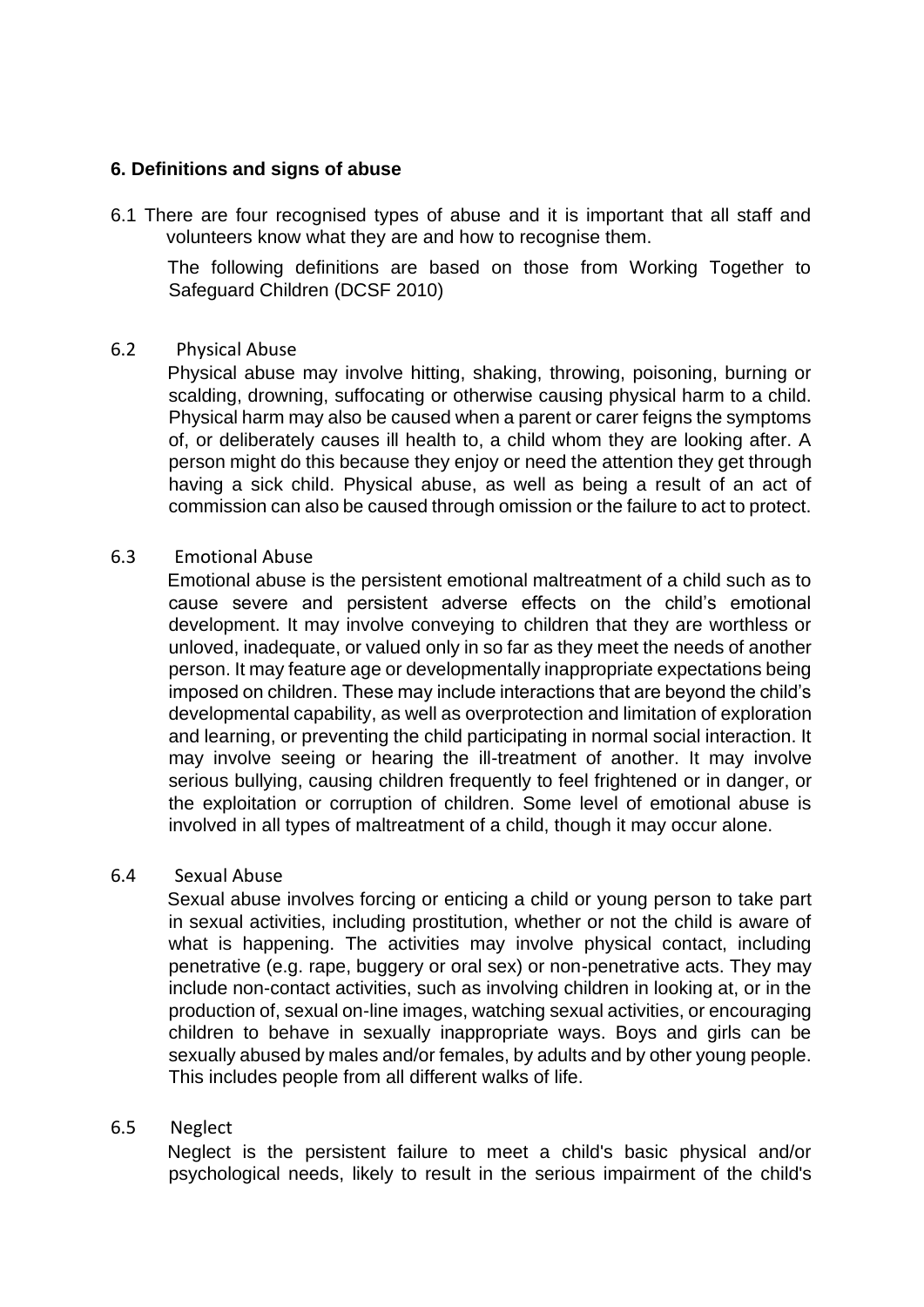health or development. Neglect may occur during pregnancy as a result of maternal substance abuse. Once a child is born it may involve a parent or carer failing to provide adequate food, shelter and clothing, failing to protect a child from physical harm or danger, failure to ensure adequate supervision (including the use of inadequate care givers) or the failure to ensure access to appropriate medical care or treatment. It may also include neglect of, or unresponsiveness to, a child's basic emotional needs.

### **7. Safeguarding disabled children and young people**

There is clear evidence that disabled children and young people have an increased vulnerability to being abused, and that the presence of multiple impairments further increases their vulnerability. There are many reasons for this, and it is important that all those who work with disabled children and young people have some understanding of these reasons, and ensure that they offer appropriate support to any child or young person who discloses abuse.

### **8. Guidance on how to respond to a child / young person / vulnerable adult disclosing abuse**

#### **DO:**

- Do treat any allegations extremely seriously and act at all times towards the child as if you believe what they are saying.
- Do tell the child they are right to tell you.
- Do reassure them that they are not to blame.
- Do tell the child what you are doing and when and keep them up to date with what is happening.
- Do take further action you may be the only person in a position to prevent future abuse – tell your nominated person immediately.
- Do write down everything said and what was done.

### **DON'T:**

- Don't make promises you can't keep. Don't interrogate the child  $-$  it is not your job to carry out an investigation  $-$  this will be up to the police and Children's social care, who have experience in this.
- Don't cast doubt on what the child has told you, don't interrupt or change the subject.
- Don't say anything that makes the child feel responsible for the abuse.
- Don't do nothing make sure you tell your nominated Safeguarding Children person immediately – they will know how to follow this up and where to go for further advise.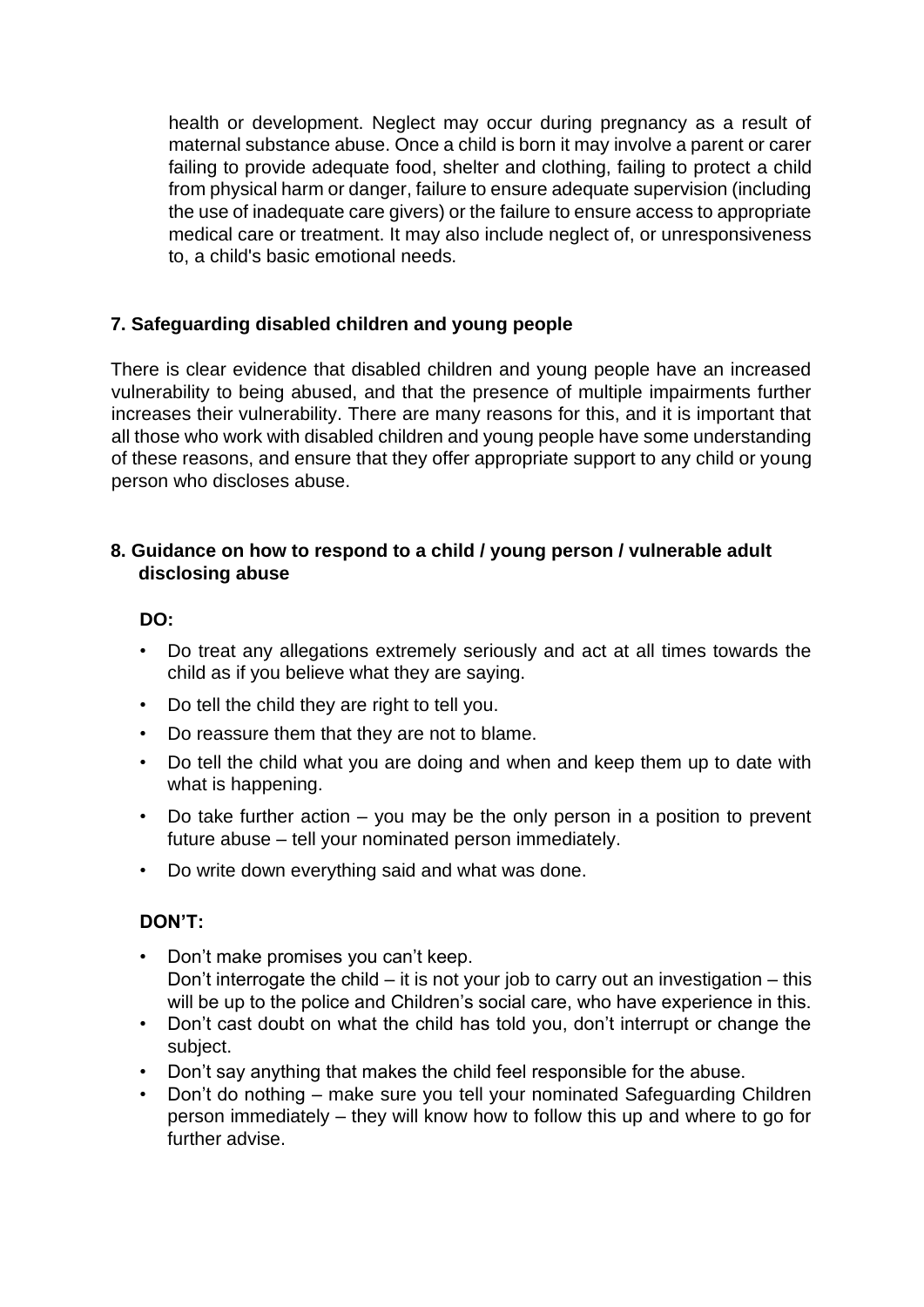### **9. Should we tell parent / carers if we are going to make a referral?**

- 9.1It is good practice to be as open and honest as possible with parent carers about any concerns and you if you need to make a referral to social care, you should normally discuss this with the parent carer before you do. However, inability to inform parent carers should not prevent a referral being made. It would then be a joint decision with Children's Social Care about how and when the parents should be approached and by whom.
- 9.2 However you should NOT discuss your concerns with parent carer in the following circumstances

Where sexual abuse or sexual exploitation is suspected  $\rightarrow$  Where organised or multiple abuse is suspected.

Where Fabricated or Induced Illness (previously known as Munchausen Syndrome by Proxy) is suspected

Where Female Genital Mutilation is the concern

In cases of suspected Forced Marriage

Where contacting or discussing the referral would place a child, yourself, or others at immediate risk.

### **10 Guidance on how to respond to a parent carer disclosing abuse**

### **DO:**

- If you enter into a discussion with a parent carer who you believe may begin to disclose information which leads you to believe that a child has suffered, or may suffer harm, make sure they know as soon as possible that you will not be able to keep this information to yourself.
- Do treat any allegations extremely seriously and act at all times towards the parent carer as if you believe what they are saying.
- Do tell the parent carer they are right to tell you.
- Do be honest about who you must tell and why.
- If a referral needs to be made to safeguarding, encourage the parent carer to make the referral themselves. Support them if necessary – however be clear that if they won't do this you will have to do this.
- Do make sure you are clear (if possible) where the child / young person / vulnerable adult is at the current time and consider their immediate safety.
- If you have to make the referral, do tell the parent carer what you are doing and when, and keep them up to date with what is happening.
- Do write down everything said and what was done.

### **DON'T:**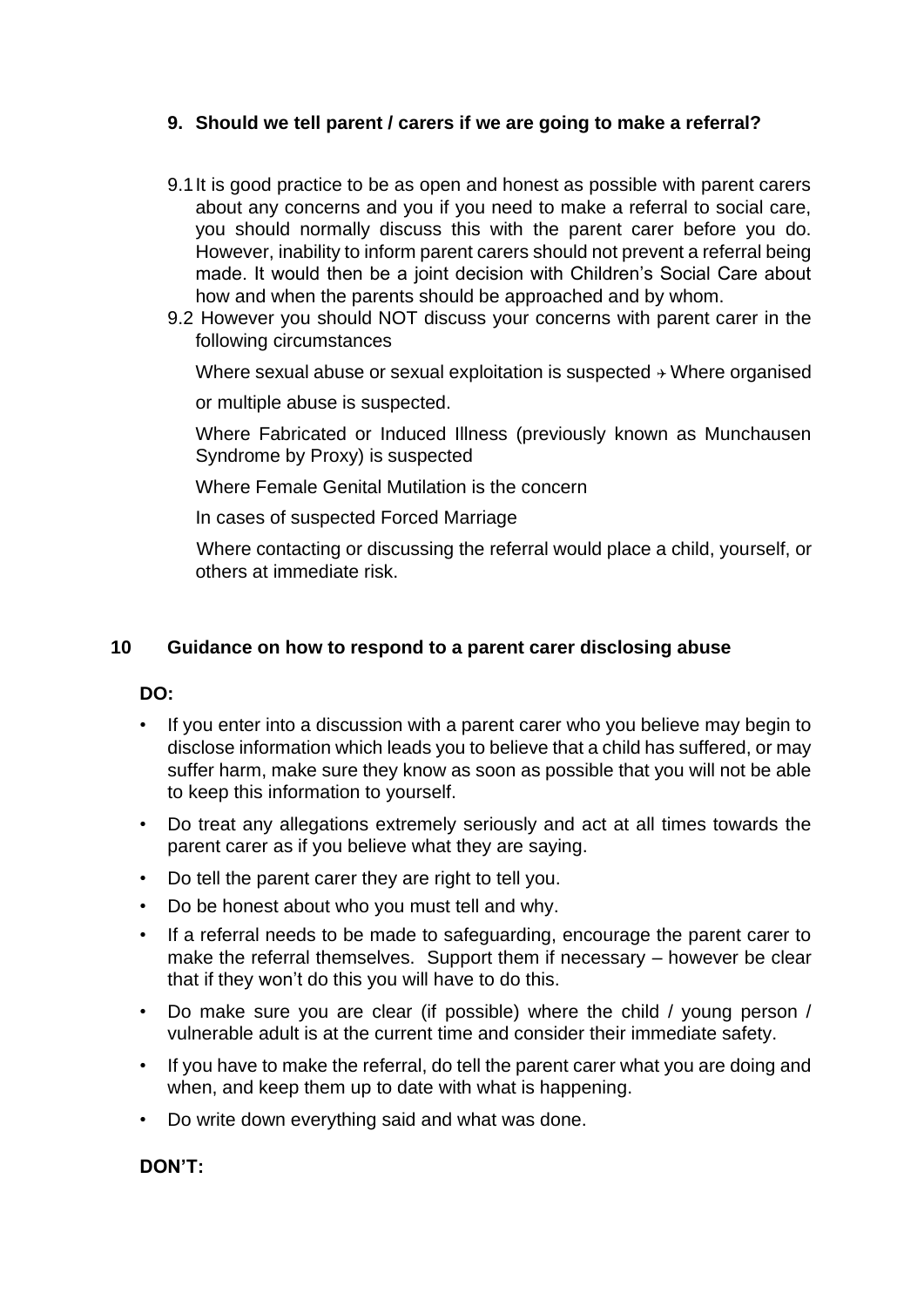- Don't make promises you can't keep e.g. tell people they can tell you things in confidence.
- Don't interrogate the parent carer it is not your job to carry out an investigation – this will be up to the police and Children's social care, who have experience in this.
- Don't do nothing make sure you tell your nominated Safeguarding Children person immediately – they will know how to follow this up and where to go for further advise.

#### **11 Reporting Procedures – DO NOT DELAY**

#### 11.1 Emergency Situations

If emergency medical attention is required this can be secured by calling an ambulance (dial 999) or taking a child to the nearest Accident and Emergency Department.

11.2 If a child is in immediate danger the police should be contacted (dial 999) as they alone have the power to remove a child immediately if protection is necessary, via their powers to use Police Protection

#### 11.3 Other situations

It is vitally important that any disclosure made in confidence is recorded factually as soon as possible; this is whether or not the matter is taken to another authority.

11.4 An accurate account should be made of:

- Date and time of what has occurred and the time the disclosure was made
- Names of people who were involved
- What was said or done by whom
- Any action taken by the group to gather information and refer on
- Any further action, e.g. suspension of a worker or volunteer
- Where relevant, reasons why there is no referral to a statutory agency
- Names of person reporting and to whom reported
- 11.5 The designated member of the Swindon SEND Families Voice team responsible for Safeguarding Children should then use the appropriate reporting systems for the situation. This may be reporting the matter to Local Authorities Children's Social Care (previously known as social services) or the police. This is why recording all information impartially and accurately is vital as this could be used for evidence for later use.
- 11.6 The Local Safeguarding Children's Board will be able to provide you with Inter Agency referral forms to report a concern, or you may wish to devise your own form. Completed forms and any written information regarding Safeguarding Children issues concerning individual's needs to be kept in a safe locked place to ensure confidentiality.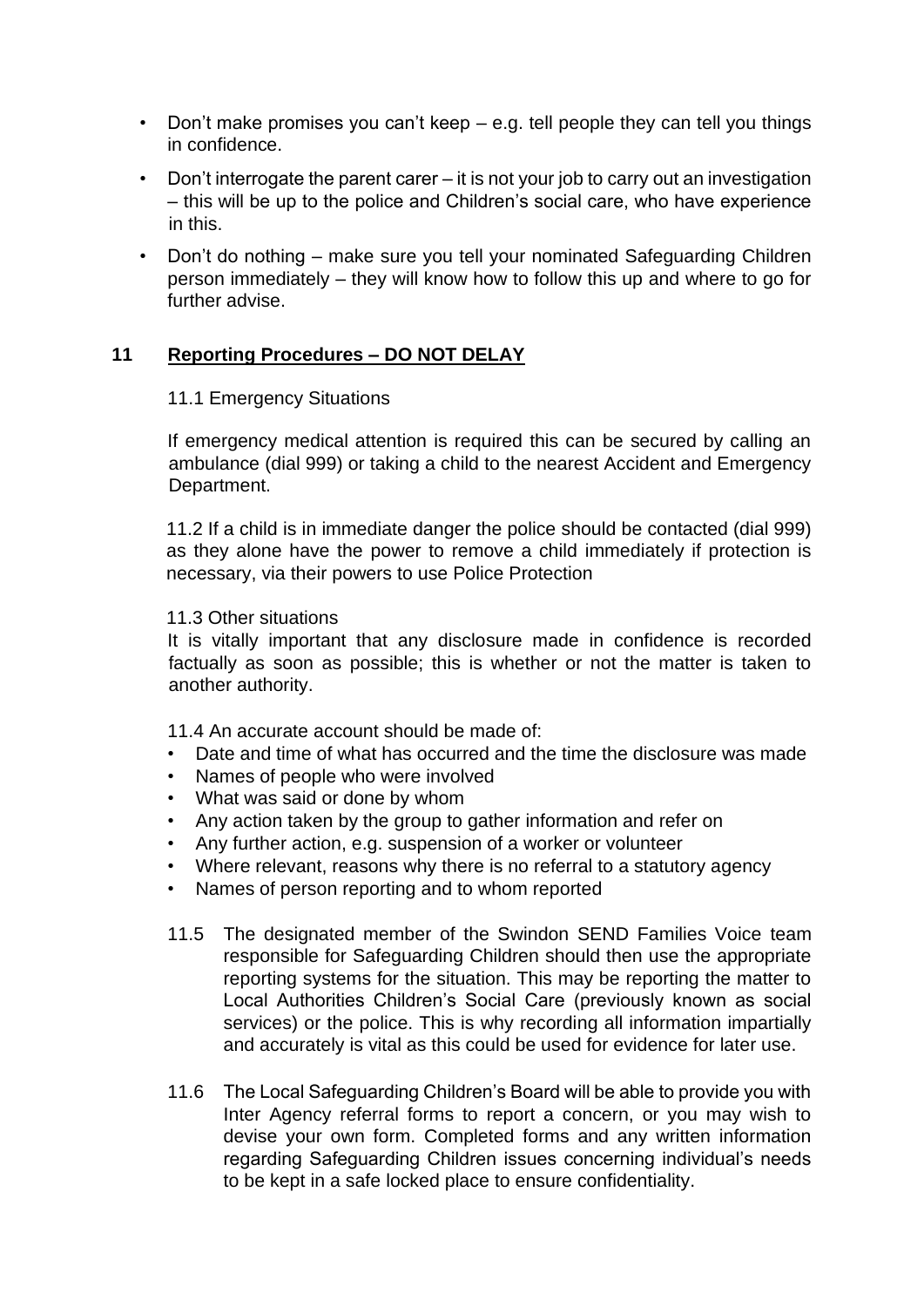### **12 Recruitment selection and Vetting Process**

- 12.1 Any employees will be subject to a rigorous recruitment process, which would include a vetting process with a DBS check, if applicable, and references sought as well as a formal interview process.
- 12.2 Committee members, parent representatives and volunteers will also be vetted to ensure that they are suitable individuals to take on a role which places them in contact with a large number of parent carers. This will include the taking of references, and if applicable a DBS check.
- 12.3 Committee members and staff will be provided with training and induction to assist them to fulfil their duties.

### **13. Allegations against Adults who work with Children**

- 13.1 If you have information which suggest an adult who works with children or young people (in a paid or unpaid capacity) has
	- $\rightarrow$  Behaved in a way that has harmed or may have harmed a child
	- $\rightarrow$  Possibly committed a criminal offence against, or related to a child
	- $\rightarrow$  Behaved towards a child/ren in a way that indicated s/he is unsuitable to work with children

You should speak immediately with the nominated safeguarding advisor. The safeguarding officer will consult with / make a referral to the LADO for the relevant area. (Local Authority Delegated Officer)

#### **14. Code of Conduct**

- 14.1 Swindon SEND Families Voice has a Code of Conduct which all Committee members, parent representatives and volunteers are expected to comply with.
- 14.2 The Code of Conduct has a clear section in relation to action taken should a safeguarding issue be raised in relation to a member of the Committee.
- 14.3 Committee members, parent representatives and volunteers must inform the Chair about any personal difficulties that might affect your ability to exercise your responsibilities appropriately or risk bringing the name of Swindon SEND Families Voice into disrepute.
- 14.4 The following are examples of types of circumstances